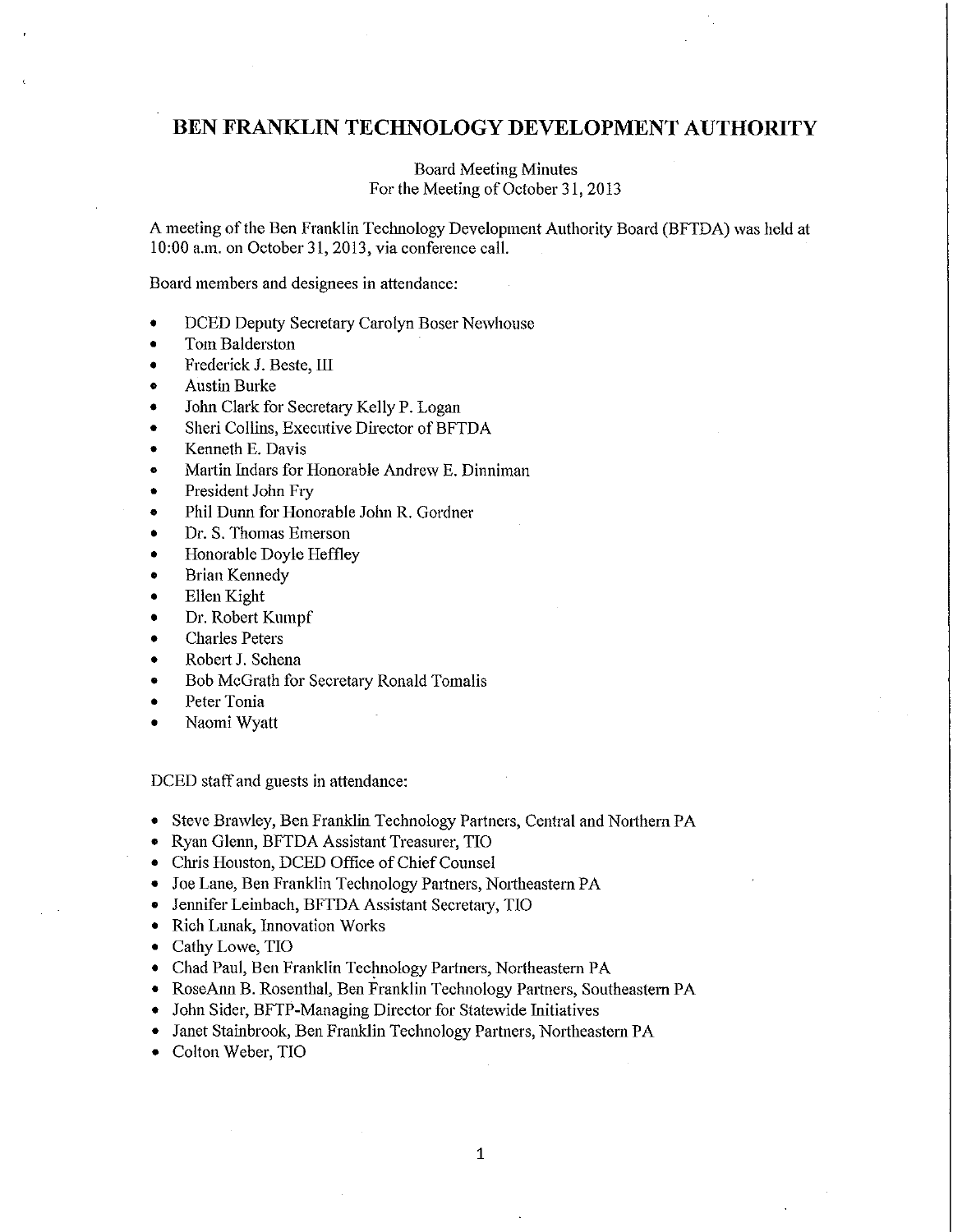## **I. Welcome and Opening Remarks**

Deputy Secretary Carolyn Boser Newhouse called the meeting to order at 10:03 a.m.

## **II. Approval of July 25, 2013 Minutes**

Deputy Secretary Newhouse noted two corrections to the meeting minutes that were circulated prior to the meeting. The first correction is to remove the reference of Christine Wilson and replace with Kathleen Matason, Ben Franklin Central and Northern PA. The second modification is the motion to allocate \$4.25 million to each of the four Ben Franklin Technology Partners and to approve the budget with the exception of KJN, I-Part, University Commercialization, PA Angel Network, and Capital Investments, was made, seconded and approved by a vote of the Board.

Tom Emerson made the motion to formally amend the minutes of the July 25 meeting. Bob Schena seconded the motion which was unanimously approved by the board.

## **III. BFTDA Executive Director's Report**

Sheri Collins, Executive Director, recapped the discussion from July 25 meeting regarding Idea Foundry's request to waive its existing loan to a grant. It was agreed that staff would continue to work with Idea Foundry. Chief Counsel Chris Houston and Sheri Collins had follow on discussions with Idea Foundry's Mike Matesic. Sheri noted that the memorandum board members received on October 31 identifies a structure for moving forward with the entity.

## **IV. Old Business**

#### Idea Foundry

Sheri Collins gave the board an update on the requested loan modification with Idea Foundry. The board, as noted at the July meeting, reiterated the need to "stop the bleed," capping the loan at \$800,000. It was also noted that Idea Foundry agreed to pay \$50,000 by December 31, 2013 and to apply such cash payment to the loan balance. Sheri noted that Idea Foundry took over the duties associated with the former Teclmology Collaborative and assumed responsibility for the collection of royalty payments in connection with the (Sub-Recipient) awards it made with BFTDA funds. Under the former Technology Collaborative agreements, BFTDA is entitled to receive 10% of any royalty payments collected from those investments. Idea Foundry has agreed to increase the amount of returns to the BFTDA from 10% to 50% until such time the loan is paid in full or until such time that funds are no longer collectible.

After much discussion, it was concluded that more information is needed for the board to make an educated decision on the matter. Carolyn Newhouse thanked the board for their input during this healthy discussion and directed Sheri Collins to gather more information and present the same to the board at a future date.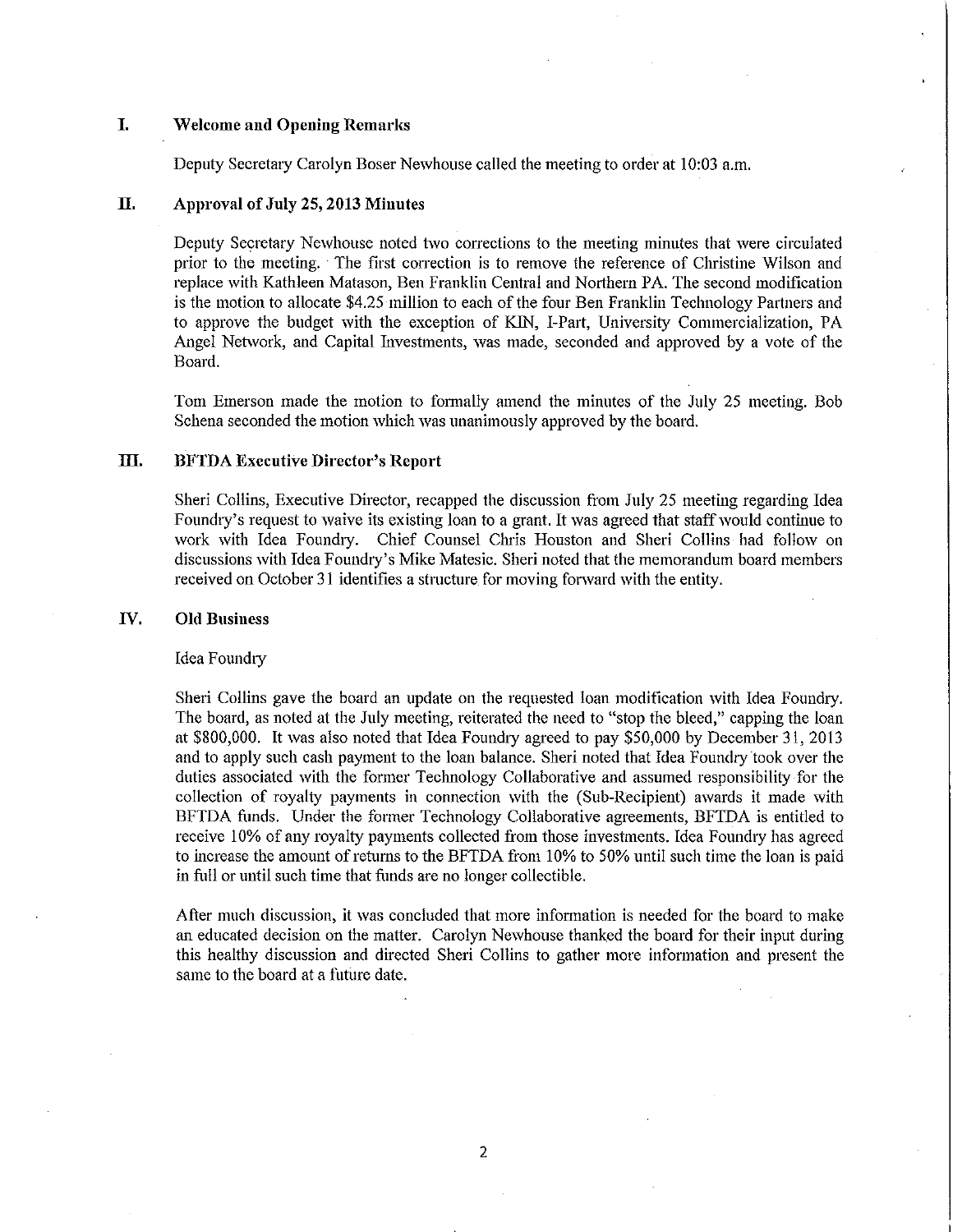### **V. New Business**

#### A. University Op-Ed

Carolyn Newhouse asked President Fry to provide an overview of the Op-Ed that recently ran in the Harrisburg *Patriot News* and Pittsburgh *Post-Gazette* prepared by several university presidents, including President F1y himself.

President Fry expressed the following: "The Op-Ed was printed in the *Harrisburg Patriot News* and the *Pittsburgh Post-Gazette.* I joined with my colleagues at Carnegie Mellon University, Lehigh University, Pem1 State University, University of Pennsylvania, University of Pittsburgh, and Temple University for an unprecedented collaboration among Pennsylvania's leading engineering research universities that is designed to accelerate manufacturing innovation and job growth. Together, we expressed our shared commitment to strengthen Pennsylvania manufacturing through advanced  $R \& D$  investments

#### B. Body Media Payment

Sheri Collins asked Ryan Glenn to give an update on a recent return to the BFTDA of funds in connection with Body Media.

Ryan stated that a loan of \$500,000 was made to Body Media in Pittsburgh. In conjuction with that loan there were interest payments attached and there was also a "bonus payment" attached. Since that loan was made, the BFTDA has received 100% of the principle and the interest payments. The only thing that remained was this "bonus payment" which was required and calculated based on any transaction or sale ofthe company that may occur in the future. I'm happy to report that that transaction has happened and Body Media has merged with Jawbone, a California company. As part of that transaction, a "bonus payment" will be made to the BFTDA of just over [\\$297,000.00](https://297,000.00). This payment is in addition to both the principle and the full interest payments that have been made back to the BFTDA.

C. Return of Grant Dollars

Each year in connection with our budget office, we take a look at investments made by the BFTDA, grant dollars that had been awarded to a variety of different projects. We go back and look at the status of those at the end of the fiscal year and determine whether or not there are funds that need to returned to the BFTDA because the grantee was not able to deploy funds originally granted. A total of \$277,000 will be returned to the BFTDA, representing a variety of different grants that were provided in the 2011 and 2012 time-frame.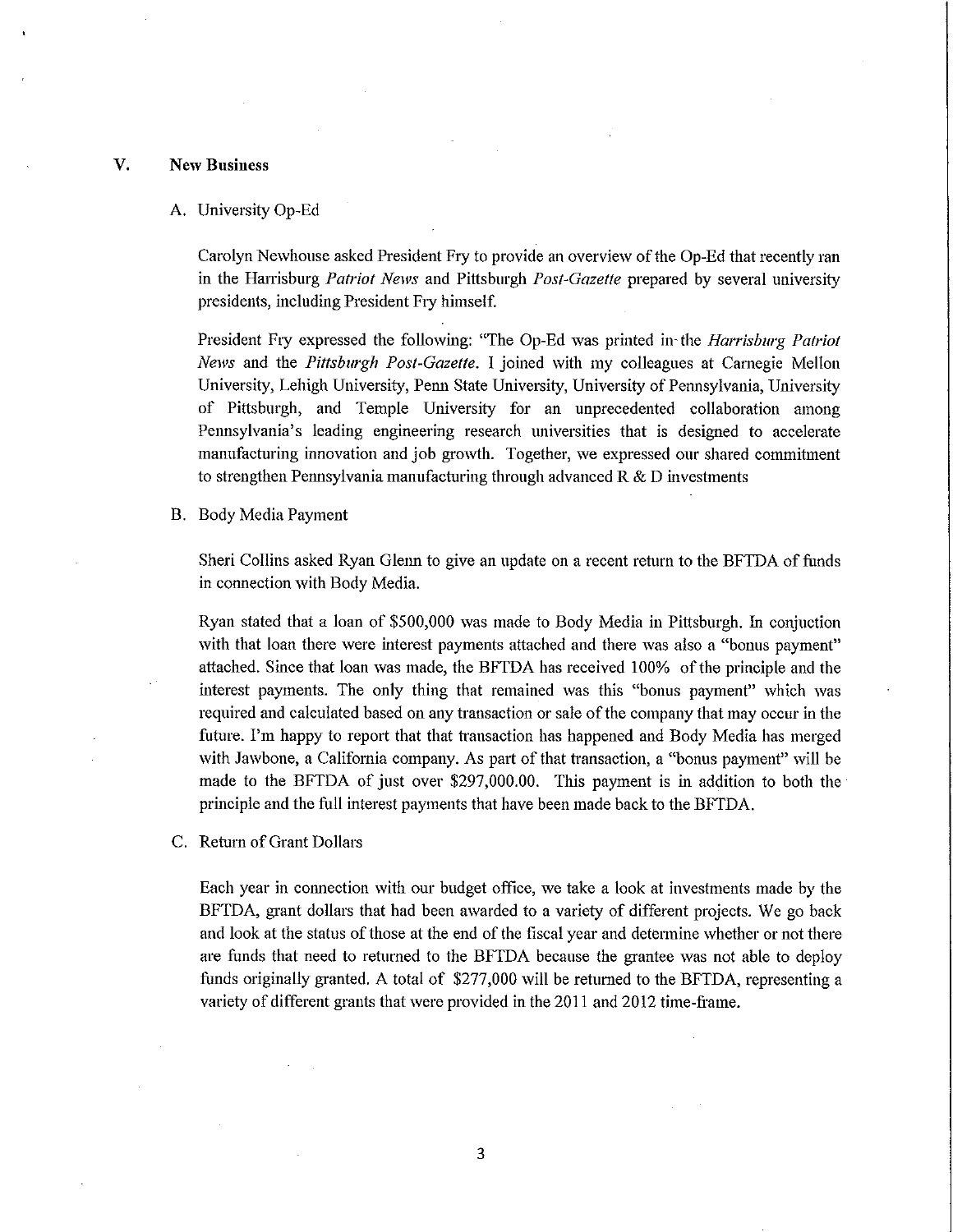## D. Riverfront Ventures Fund

Ryan Glenn provided an overview and update on the Riverfront Ventures Fund. This is the venture fund that is being put together in the southwestern region of Pittsburgh with Rich Lunak and his team.

Innovation Works secured a \$10 million grant seeded by Pittsburgh area foundation to catalyze additional venture investment in the southwest region of Pennsylvania. That commitment from the foundation requires Innovation Works to raise a one to one match to secure all of the \$10 million. Innovation Works has been fairly successful in raising additional funds for this match are approximately at 85% of the required match to date. They have come to the BFTDA to express an interest in support from the BFTDA to provide support in the form of an investment. Riverfront Ventures, which is the venture firm IW formed, will be a true stand along venture fund in the Pittsburgh area. Part of the reason for forming this fund is because of the venture situation in Pittsburgh and the increase of entrepreneurial activity in the region. So over the last several years, IW has seen a 300% increase in the number of strong southwest PA Technology companies that are applying for support from Innovation works. In addition, local university  $R \& D$  spending, patent applications and university spin out activity has increased by roughly I 00% in last ten years. At the same time, Pittsburgh's indigenous venture capital has decreased by about 78%. Currently there are only three venture funds that are very active in the region compared to twelve funds in 2000. There is definitely a demonstrated need for this fund and this is an interesting opportunity. Staff will be reviewing the opportunity in detail and will return to the board at the January board meeting with a recommendation and a dollar figure for investment.

E. Work Group of the BFTDA

Sheri Collins stated that there is a desire and a need for more board members to participate in a work group to help identify furture opportunities. The Riverfront Ventures Fund is certainly something that staff is supportive of and if we have those funds available, we'd like to start to deploy those. That's where the working group would be instrumental. A conference call will be scheduled for next week; board member pmtcipation is appreciated and the full board will be kept aprpised of the ongoing dialogue with the work group.

F. Innovate in PA Update

Carolyn Newhouse provided an update on Innovate in PA, the \$100 million insurance premium tax credit program. Numerous meetings with stakeholders and paitners have occurred. We had hoped and though possibly that with regards to the sale that we would perhaps be able to do a sole-source auction. Upon review and getting recommendations it appears that that won't be the option that we'll pursue. We're working right now on an RFP that we'll run through a system that we have here at the State called ITQ. The ITQ process is meant to help expedite the RFP process. So we're working right on now on a broader RFP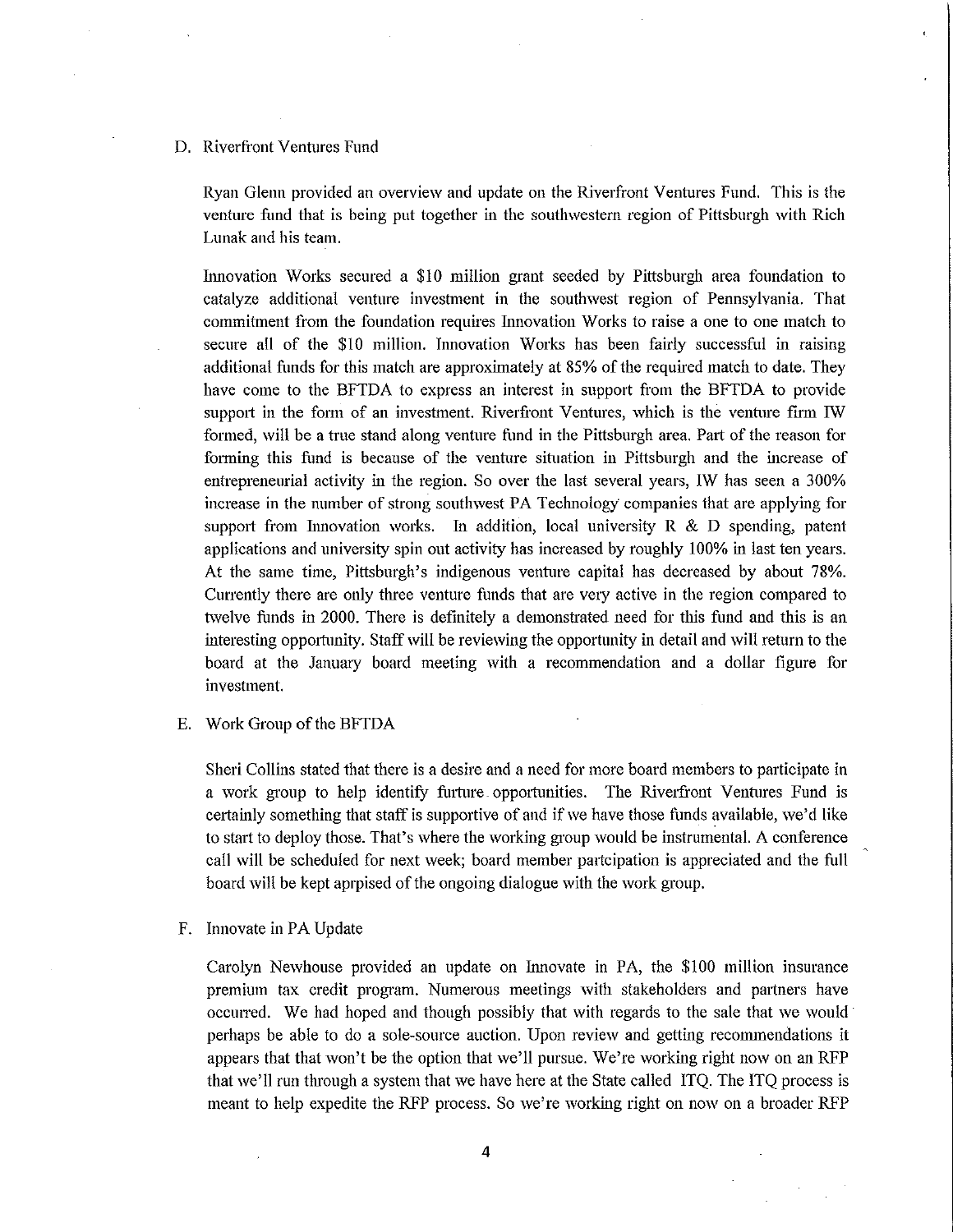which includes both an auction and a direct sale option for consideration. The reason we're doing that is really with the sole goal that we make sure that we maximize the proceeds that are raised as a result of all of the sale process.

Sheri Collins stated that as this process begins to roll out we will look to the board for some additional support. Ryan is contemplating pulling together an evaluation committee that will help to review and consider the venture capital firms that are coming in for the 45% allocation that is set forth in Innovate in PA. We're looking at some outside stake holders, including individuals from both SERS and PSERS that who would be willing to participate in that as well. And certainly if we have any board members that would like to participate in that review process before we actually bring those candidates before the board, would be helpful.

We have two different working groups: one relative to the existing funds available in the BFTDA and then a separate work group that will focus solely on Innovate in PA and those initiatives.

G. Next Board Meeting

Relative to conversations at prior board meetings, we are going to focus on Venture Capital in the January board meeting. Board members mentioned that they would like to see where our current portfolio is, have some of the portfolio companies, as well as some of the venture funds come in and provide updates at that time. That will be the focus of the January board meeting unless the board has any opposition to such.

- H. Carolyn Newhouse recapped action items:
	- 1. Sheri will follow up to the board relative to a briefing on the Idea Foundry.
	- 2. Sheri will conduct outreach relative to getting the working groups convened.

Motion to adjourn, duly made and seconded. Motion passed and the meeting was adjourned at 11: 10 am.

Respectfully submitted,

ennify T. Keinbach

jennifer T. Leinbach, Assistant Secretary Ben Franklin Technology Development Authority